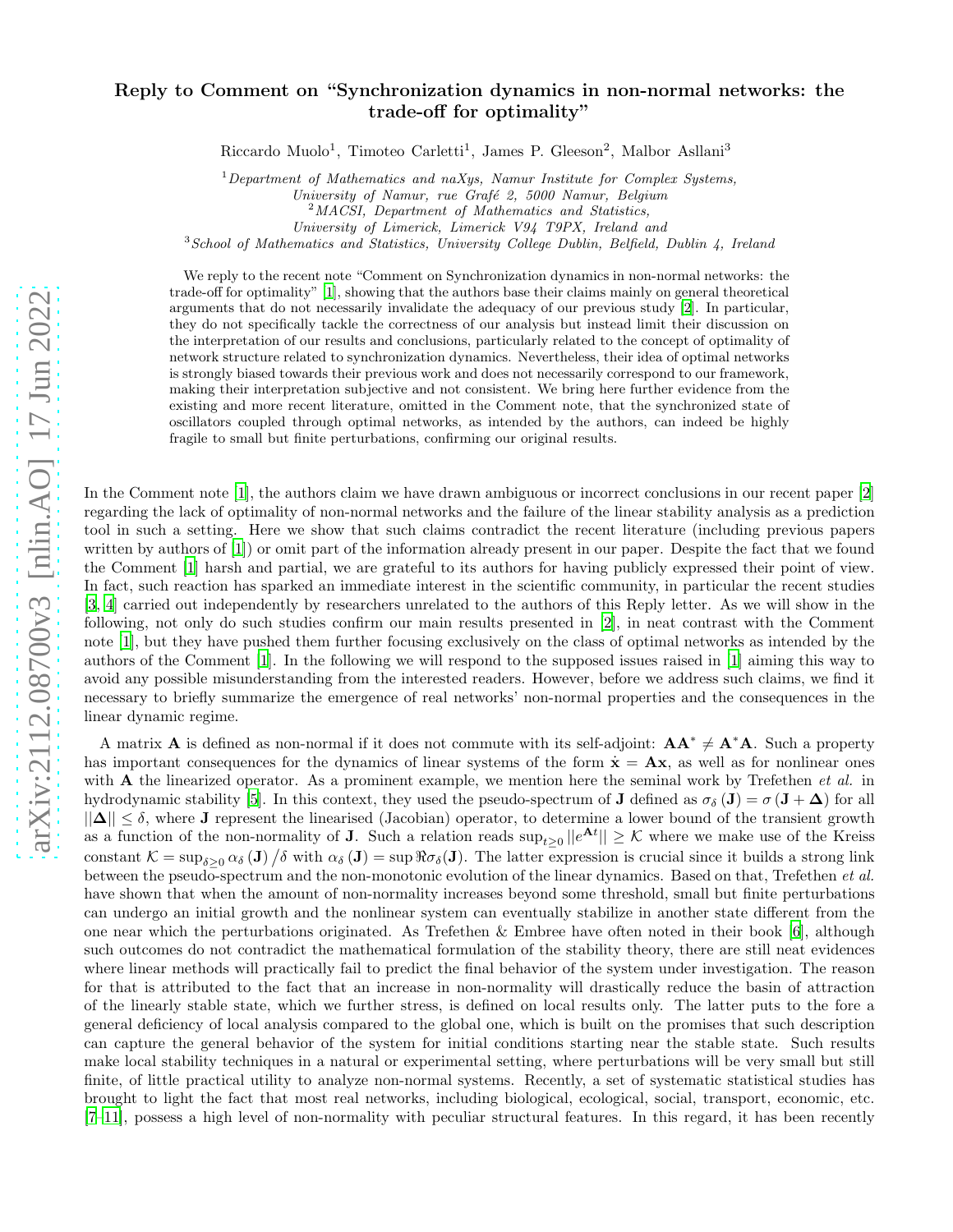shown for networked systems in [\[9\]](#page-3-8) that despite a negative Master Stability Function (MSF) [\[12\]](#page-3-9) indicating a strictly stable fixed point, the orbits starting near such a state could escape from it, stabilizing in other stationary equilibrium.

## –Adequacy of the Linear Stability Analysis (e.g., MSF) and the finite perturbations question

Based on the considerations above, in our paper [\[2\]](#page-3-1), we have studied synchronization dynamics in non-normal networks based on the MSF formalism. From the local stability analysis perspective, we have shown that non-normal networks present spectral features that optimize the stability of the synchronized state. Still, the evolution of the nonlinear system evades the linear prediction because of the reduction of the basin of attraction of the synchronized manifold, in line with the previous results known in the literature. In their original papers [\[13,](#page-3-10) [14\]](#page-3-11), the authors have been limited to a theoretical analysis based exclusively on linear stability analysis and have not performed numerical simulations. Thus they have not emphasized the nonlinear behavior and in particular the restriction of the synchronization basin at variance with the authors of [\[3,](#page-3-2) [4\]](#page-3-3) who have carried out systematic numerical investigations and consequently confirmed our original findings. Furthermore the affirmations made in [\[1\]](#page-3-0) are surprisingly contradictory with a very recent contribution of the first two authors of the Comment note [\[15\]](#page-3-12) agreeing with our statements (pg. 1)

"Even when a fixed point is linearly stable in a nonlinear system described by ordinary differential equations, if the corresponding Jacobian matrix is non-normal, a small but finite perturbation can transiently grow beyond the validity of the linear approximation and enter into the nonlinear regime, preventing the perturbation from decaying to zero."

which makes clear that our results should not be surprising at all regarding the validity limitations of linear approximations that, as we clearly show in the following, extend also to the case of the linearization about a limit cycle. Before we address further concerns, we will bring to the attention of the interested reader that similar qualitative results to ours in [\[2\]](#page-3-1) were independently obtained in [\[16\]](#page-3-13). We quote from [\[16\]](#page-3-13) in the following (pg. 1)

"Our results show that optimal networks that are more sensitive with respect to structural perturbations (thus having higher sensitivity index) tend to be slower in synchronization, and may sometimes not synchronize at all despite being deemed synchronizable under linear stability analysis."

Moreover they continue (pg. 7)

"This loss of synchronization cannot be interpreted by a linear theory, since the equivalent linear system would always converge to the (global) stable state despite initial transient growth. The actual nonlinear system, however, can have a non-global basin of synchronization. If the initial transient growth is too fast, as seen in some of the very sensitive networks, it "kicks" the state of the system outside of the basin, and thus prevent the system from returning to eventual synchronization. "

It is worth mentioning that although the sensitive optimal networks have been considered in several works [\[17](#page-4-0)[–19\]](#page-4-1), the authors of [\[1\]](#page-3-0) have omitted this fact in their Comment note. On the other hand, the observations of [\[16\]](#page-3-13) do not diminish the novelty of our results since they do not relate to the transient growth behavior that drives such evasion from the linear prediction to the non-normality of such networks. Furthermore, in our paper and in full analogy with [\[5\]](#page-3-4), we have systematically quantified such relationships using techniques such as the pseudo-spectrum (Fig. 5 a)), grounded on the strong link between the latter and the transient growth mentioned earlier.

As mentioned earlier, the recent discussion triggered by our original paper [\[2\]](#page-3-1) has drawn the attention of the scientific community [\[3](#page-3-2), [4](#page-3-3)]. In particular, and similarly to [\[16](#page-3-13)], the authors of such recent studies, focus exclusively on models of optimal networks following the definition as introduced by the first two authors of the Comment in [\[13,](#page-3-10) [14\]](#page-3-11). Here an excerpt from the conclusions of [\[3\]](#page-3-2)

"Our numerical results confirm some of the claims presented in Refs. [\[2](#page-3-1), [28](#page-4-2)] and indicate that networks with nonnormal Laplacian matrix are typically characterized by a smaller basin of attraction than networks with a normal Laplacian matrix. Our work also complements some of the early results in [\[16](#page-3-13)]... Finally, our work points out the need for an alternative measure of network synchronizability which addresses the important issue of the basin of attraction for the synchronous solution."

## and the conclusions of [\[4\]](#page-3-3)

"In this work we have examined the stability of the synchronous state of "optimal" non-normal matrices, specifically of non-normal graph Laplacians. For such networks, MSF analysis is no longer useful in some circumstances and we must appeal to other measures to characterize the stability."

In both cases, the authors agree that *infinitesimal* perturbations make no sense in the real scenarios "It is well known that the validity of the MSF approach is limited to infinitesimal perturbations about the synchronous solution (local stability.) However, in all applications, one is interested in the effects of finite perturbations." in [\[3](#page-3-2)] and "Of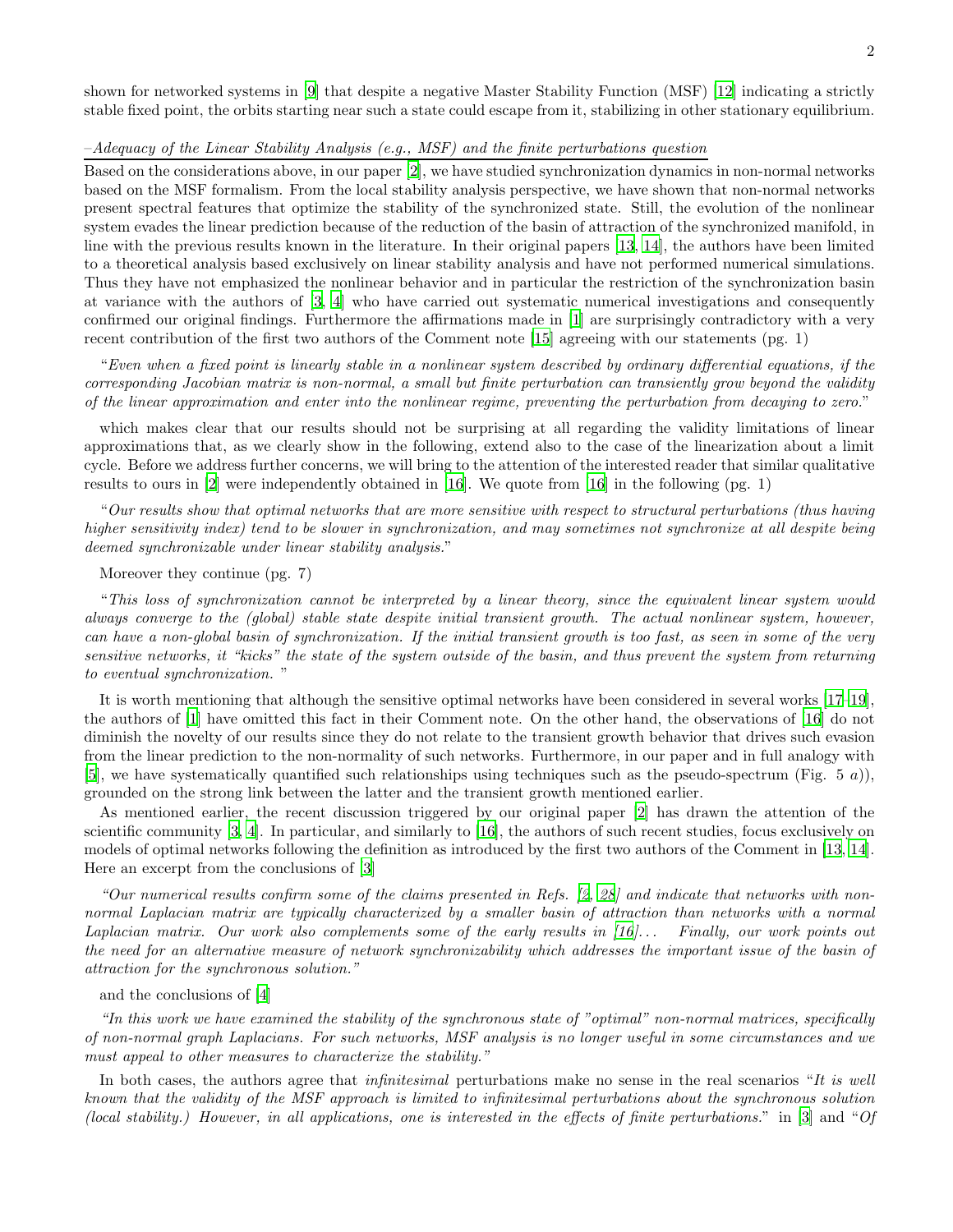note in real world systems as verified by experiment, noise plays an important role and so finite perturbations cannot be *ignored.*" in [\[4\]](#page-3-3), respectively. Thus, we are confident that the qualitative reproduction of our study [\[2](#page-3-1)] carried out independently by different groups of researchers and unrelated to the authors of this Reply letter are in line with the best scientific practice and should be sufficient to dispel any doubt regarding the validity of our findings. Similar confirmations can be found also in [\[19](#page-4-1)], referring to the use of MSF approach in non-normal networks for finite perturbations: "In such cases, initial conditions near the synchronization manifold may suffer large transients that can expel trajectories from the expected basin of stability  $[8, 9, 16]$  $[8, 9, 16]$  $[8, 9, 16]$  $[8, 9, 16]$ "

### –Optimality of non-normal networks and the averaging method

Regarding the spectral optimality of the non-normal networks, we have been focused on a network model (a directed chain line with reciprocal links uniformly weighted with  $\epsilon$ ), whose Laplacian always admits a basis of eigenvectors. Such a model converges to the class of optimal networks [\[13](#page-3-10), [14\]](#page-3-11) for  $\epsilon \to 0$ , but otherwise, it is generally different from them. In fact, from the Comment note, one could draw the wrong conclusion that our work was focused exclusively on the optimal networks [\[13](#page-3-10), [14](#page-3-11)]. In contrast, nowhere in our paper have we defined our network model based on such a class of optimal networks. Instead, we have stated that they share similar features related to strong directedness or Laplacian degeneracy (for  $\epsilon = 0$ ), but they are otherwise different being diagonalizable. Thus our concept of optimality, although based on the same MSF approach, differs from the one of [\[13](#page-3-10), [14](#page-3-11)] without any prejudice for the latter. On their side, the authors firmly refer to the optimal networks they have previously introduced, but as we have pointed in [\[2](#page-3-1)] different definitions of *optimal networks* already exist in literature [\[20](#page-4-3), [21](#page-4-4)]. Furthermore, there is a striking difference between our model of non-normal networks and the class of optimal networks [\[13](#page-3-10), [14](#page-3-11)] which are non-diagonalizable, as also correctly pointed out in [\[3\]](#page-3-2). As we have previously noticed in [\[7](#page-3-6)] the geometric degenerancy of the spectrum can bring about a transient growth, as also explained in the Comment note. However, there is a crucial point that has been ommitted in the Comment [\[1\]](#page-3-0): that such transient growth is possible in a larger class of networks that are not necessarily non-diagonalizable, the non-normal ones. This fact refutes the incorrect assertion made in the Comment that we haven't extended the idea of non-normal dynamics to the synchronization phenomenon. At variance with [\[13](#page-3-10), [14](#page-3-11)], we make use of the classical MSF formulation [\[12](#page-3-9)]. We so require diagonalizable networks with varying imaginary part (tuning the  $\epsilon$  parameter) of the Laplacian eigenvalues to quantify the spectral optimality. Such numerical analysis has been presented in Fig. 2 of [\[2](#page-3-1)]. In our paper, we emphasize that alternatively analytical insight can be obtained by approximating the Master Stability Function by averaging the time-dependent Jacobian over the period  $\langle \mathcal{J} \rangle_T$  (Fig. 3), this approach aims to bridge our problem of optimality to known results [\[22](#page-4-5), [23](#page-4-6)] where the role of the imaginary part of the Laplacian spectrum has been proved analytically. Such an approximation is based on the Magnus expansion, and its validity for studying the stability of limit cycles is given in [\[24\]](#page-4-7) where a detailed analysis of the same model (i.e., Brusselator) has been carried out. In fact, in our paper, we clearly state that "the set of model parameters for which we expect a good agreement with the original model corresponds to the case when higher-order terms are negligible.". This alternative approach is suggested to analytically justify the optimality we obtain numerically in Fig. 2 by varying the  $\epsilon$  parameter, but we have not developed such argument further and, contrary to what is stated in the Comment [\[1\]](#page-3-0), our claims of optimality are based on the numerical approach of Fig. 2 rather than the analytical one of Fig. 3. On the other hand, we agree that the averaging method does not apply for all models, however because of the latter remark, the counterexample provided in [\[1\]](#page-3-0) does not fit in our framework. Regarding the use of the averaging method, the authors of the Comment note seem to contradict previous statements made by some of them. In particular the third author of [\[1\]](#page-3-0) has several times advised the averaging of the time-dependent Jacobian matrix as a valid alternative to the MSF [\[25,](#page-4-8) [26\]](#page-4-9), for instance (pg. 3 of [\[25\]](#page-4-8)):

"We noted that other stability criteria are possible. Each will produce its own master function over the complex coupling plane. Among them are the following four (roughly in order of strictness): (1) Calculate an exponent for an averaged Jacobian *[Brown & Rulkov, 1997a, 1997b]*," (the second reference, here [\[27\]](#page-4-10), was already included in our paper when referred to the averaging of the Laplacian).

### –Further minor points

We agree with the authors of the Comment note that we have written "(real part of the maximum) Lyapunov exponent" which is redundant since the Lyapunov exponents are real by definition. Nevertheless, such unfortunate oversight does not compromise the results of our analysis as far as the real part of a real number is still a real number. Also, with "autonomous version of the MSF" we intended the MSF of an autonomous linearized system as shown in our paper. We are confident that such unharmful lapses do not compromise our study, and the attentive reader will easily grasp the novelty of our contribution, as was, for instance, the case of the authors of [\[3](#page-3-2), [4\]](#page-3-3). Also, in the Comment note there is a long discussion about the bubbling phenomenon. Although we do agree in principle with the authors on it,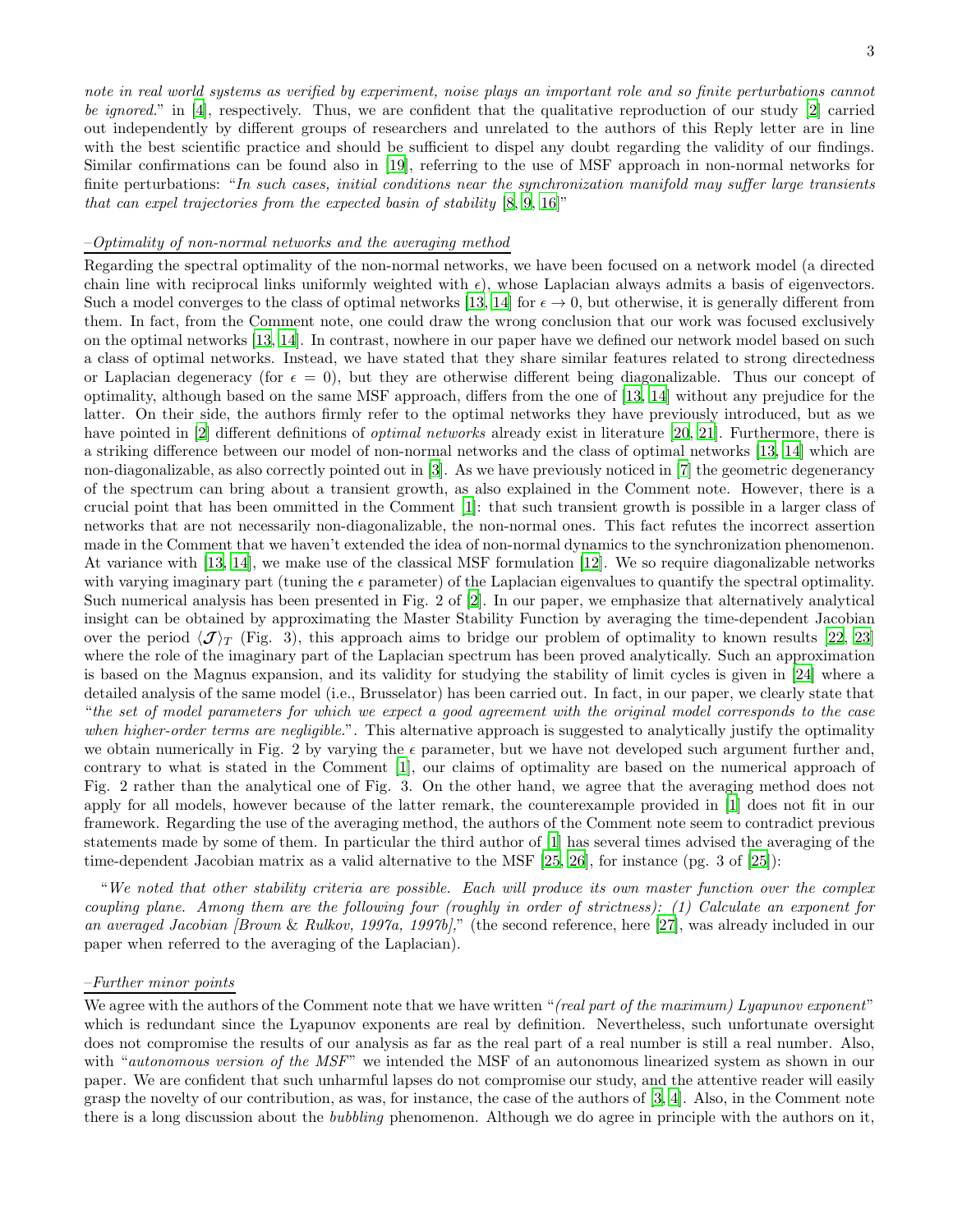bringing such a phenomenon as an argument in this discussion can result misleading since non-normality and bubbling are not necessarily connected. What we are stating in our paper is that transient growth and the eventual escaping from the linear stability prediction can be certainly caused by the network non-normality. We did not observe the bubbling effect in our study, but we are by no means excluding the possibility that other factors, such as bubbling, can cause similar behavior. Thus we find either in such comparison confusing rather than clarifing. As a last note, we did not find neither in the Comment's references, nor in the broader literature, any explicit relation between the non-normality and the robustness of the synchronized regime.

To conclude, we want to emphasize that there is an increasing research field, among which our paper sits, that clearly points towards the same conclusion we reached with our numerical study, i.e., when a non-normal matrix governs the dynamics, a linear stability analysis may fail in predicting the global stability of a system. Let us stress that, in addition, our results have not been tested nor reproduced, making a comparison on the same basis difficult. And last but not least, we want to reemphasize an elementary fact: perturbation theories (where also the MSF method belong), since they were first deployed, were aimed to understand the behavior of nonlinear systems by approximating their dynamical evolution with few terms of series expansions based on a small but still finite parameter and thus the term infinitesimal, used by the authors of the Comment, is highly misleading. Such an approximation will be valid to study the linear stability as long as the perturbations lie inside the attraction basin of the state under consideration. Unfortunately, even in the most controlled laboratory conditions, such perturbations cannot be "infinitesimal," and for the case of highly non-normal systems, as is the case of many real networks, the basin of attraction can be drastically small (in our paper, this can be clearly observed in Fig. 5 panels  $c_1$  and  $c_2$ )), thus making linear methods fail to achieve their goal. Finally, for consistency with what is stated above, we quote our paper where the term "finite perturbations" has been abundantly used strongly contrasting the authors' claims in the Comment paper:

"In a linear regime, a finite perturbation regarding a stable equilibrium goes through a transient amplification (blue curve in Figure 4 d)) that is proportional to the level of non-normality before it is eventually reabsorbed in the steady state  $[6]$ , while, in the full non-linear system, the finite perturbation could persist indefinitely (red curve in Figure 4  $d)$ )."

Funding R.M. is supported by a FRIA-FNRS PhD fellowship, Grant FC 33443, funded by the Walloon region. The work of J.P.G. and M.A. is partly funded by Science Foundation Ireland (Grants No. 16/IA/4470, No. 16/RC/3918 and No. 12/RC/2289 P2) and co-funded under the European Regional Development Fund. M.A. is also supported by a OBRSS Research Support Scheme no. R23036.

- <span id="page-3-0"></span>[1] Nishikawa T.; Motter A.E.; Pecora L.M. Comment on "Synchronization dynamics in non-normal networks: the trade-off for optimality". *arXiv:2110.14069* 2021.
- <span id="page-3-1"></span>[2] Muolo R.; Carletti T.; Gleeson J.P.; Asllani M. Synchronization dynamics in non-normal networks: the trade-off for optimality. *Entropy* 2021 23, 36.
- <span id="page-3-2"></span>[3] Sorrentino F.; Nathe C. Comment on "Synchronization dynamics in non-normal networks: the trade-off for optimality". *arXiv 2201.09872v2* 2022.
- <span id="page-3-3"></span>[4] Fish J.; Bollt E. Non-normality, optimality and synchronization. *arXiv 2202.00156v3* 2022.
- <span id="page-3-4"></span>[5] Trefethen L.N.; Trefethen A.E.; Reddy S.C.; Driscoll T.A. Hydrodynamic Stability Without Eigenvalues. *Science* 1993 261 578-584.
- <span id="page-3-5"></span>[6] Trefethen L.N.; Embree M. *Spectra and Pseudospectra: The Behavior of Nonnormal Matrices and Operators*; Princeton University Press: Princeton, NJ, USA (2005).
- <span id="page-3-6"></span>[7] Asllani M.; Carletti T. Topological resilience in non-normal networked systems. *Phys. Rev. E* 2018 97, 042302.
- <span id="page-3-14"></span>[8] Asllani M.; Lambiotte R.; Carletti T., Structure and dynamics of non-normal networks. *Sci. Adv.* 2018 4, Eaau9403.
- <span id="page-3-8"></span>[9] Muolo R.; Asllani M.; Fanelli D.; Maini P.K.; Carletti T. Patterns of non-normality in networked systems. *J. Theor. Biol.* 2019 480, 81–91.
- [10] Nicoletti S.; Fanelli D.; Zagli N.; Asllani M.; Battistelli G.; Carletti T.; Chisci L.; Innocenti G.; Livi R. Resilience for stochastic systems interacting via a quasi-degenerate network. *Chaos* 2020 29, 083123.
- <span id="page-3-7"></span>[11] O'Brien, J.D.; Oliveira K.A.; Gleeson, J.P.; Asllani M. Hierarchical route to the emergence of leader nodes. *Phys. Rev. Res.* 2021 3, 023117.
- <span id="page-3-9"></span>[12] Pecora L.M.; Carroll T.L. Master stability functions for synchronized coupled systems. *Phys. Rev. Lett.* 1998 80, 2109.
- <span id="page-3-10"></span>[13] Nishikawa T., Motter A.E. Maximum performance at minimum cost in network synchronization *Physica D* 2006 224, 77–89.
- <span id="page-3-11"></span>[14] Nishikawa T.; Motter A.E. Synchronization is optimal in nondiagonalizable networks. *Phys. Rev. E* 2006 73, 065106(R).
- <span id="page-3-12"></span>[15] Nicolaou Z.G.; Nishikawa T.; Nicholson S.B, Green J.R, Motter A.E., Non-normality and non-monotonic dynamics in complex reaction networks. *Phys. Rev. Res.* 2020 2, 043059.
- <span id="page-3-13"></span>[16] Fish J.; Sun J. Construction, sensitivity index, and synchronization speed of optimal networks. *J. Coupled Syst. Multiscale Dyn.* 2017 5, 86.